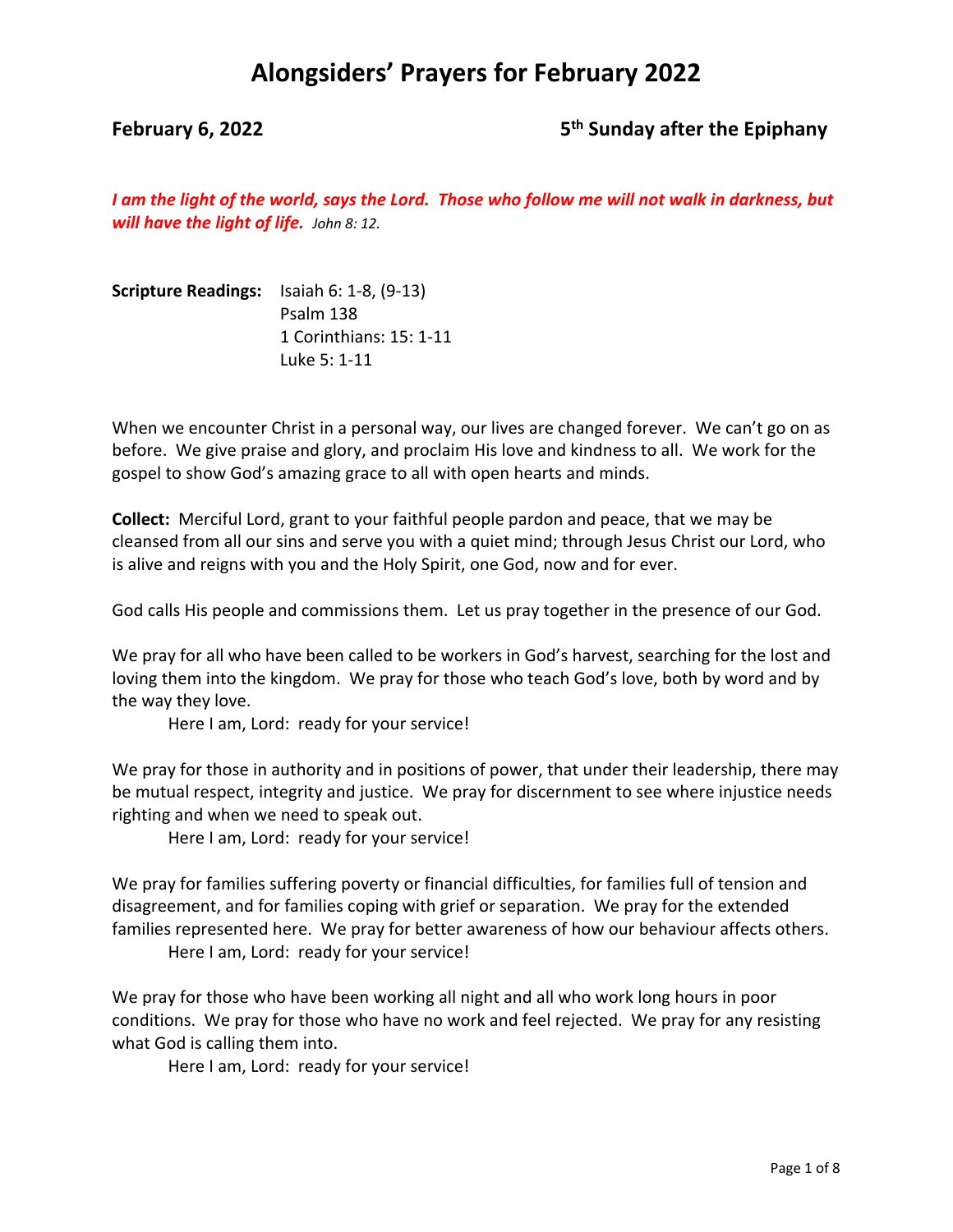We pray for those who have died and those who grieve for the loss of their company. We pray for the opportunity to prepare for death by the way we live from now on. Here I am, Lord: ready for your service!

We thank you for the way you show us ourselves and still accept us with love. Merciful Father, accept these prayers for the sake of your Son, our Saviour Jesus Christ. Amen.

**The Lord's Prayer**

**The Grace**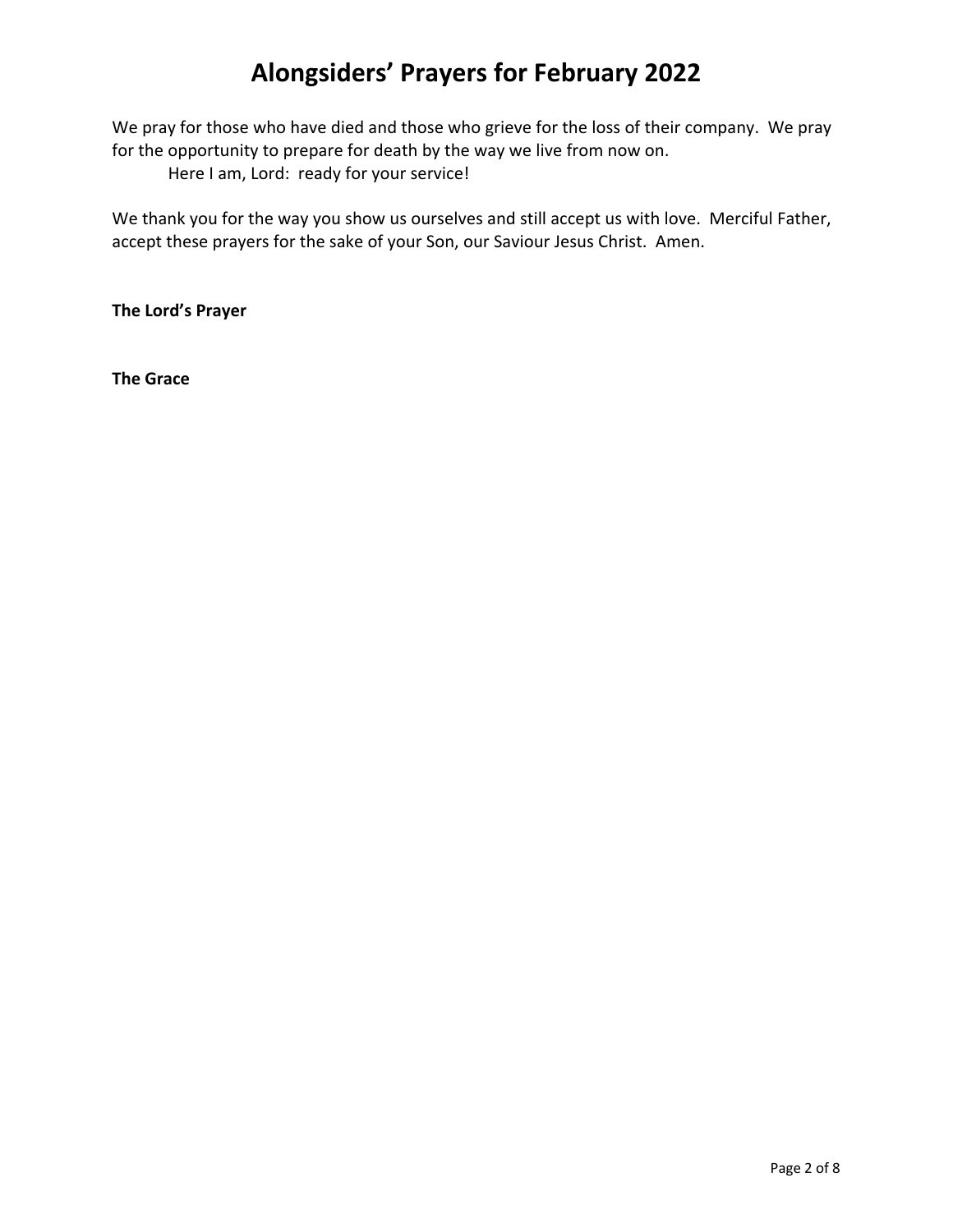### **February 13, 2022 6th Sunday after the Epiphany**

*Rejoice and leap for joy, for behold, your reward is great in heaven. Luke 6: 23*

**Scripture Readings:** Jeremiah 17: 5-10 Psalm 1 1 Corinthians 15: 12-20 Luke 6: 17-26

Scripture says blessed all those who delight in the Lord. He knows our hearts, our actions and rewards us accordingly. Let us continue to trust and hope in God our Father on this earthly journey, for great will be our reward in heaven.

**Collect:** Almighty and everliving God, whose Son Jesus Christ healed the sick and restored them to wholeness of life, look with compassion on the anguish of the world, and by your power make whole all peoples and nations; through Jesus Christ our Lord, who lives and reigns with you and the Holy Spirit, one God, now and for ever.

Knowing our need of God, let us pray.

Father, we bring to mind our church, both here in Conception Bay South and throughout the world. It is for right values and right priorities that we pray in all we decide and do. Lord our God: in you we put out trust.

We bring to mind all who lead and govern, and all meetings where important decisions are made. We pray that justice and mercy are upheld in line with your loving will. Lord our God: in you we put our trust.

We bring to mind our circle of family and friends with whom we share the good and the difficult times. We pray for the grace to discern more readily the good in each person and the gifts they have to offer.

Lord our God: in you we put our trust.

We bring to mind those caught up in the pressures of life, and those who are stressed to breaking point. We pray for insight and courage to change things.

Lord our God: in you we put our trust.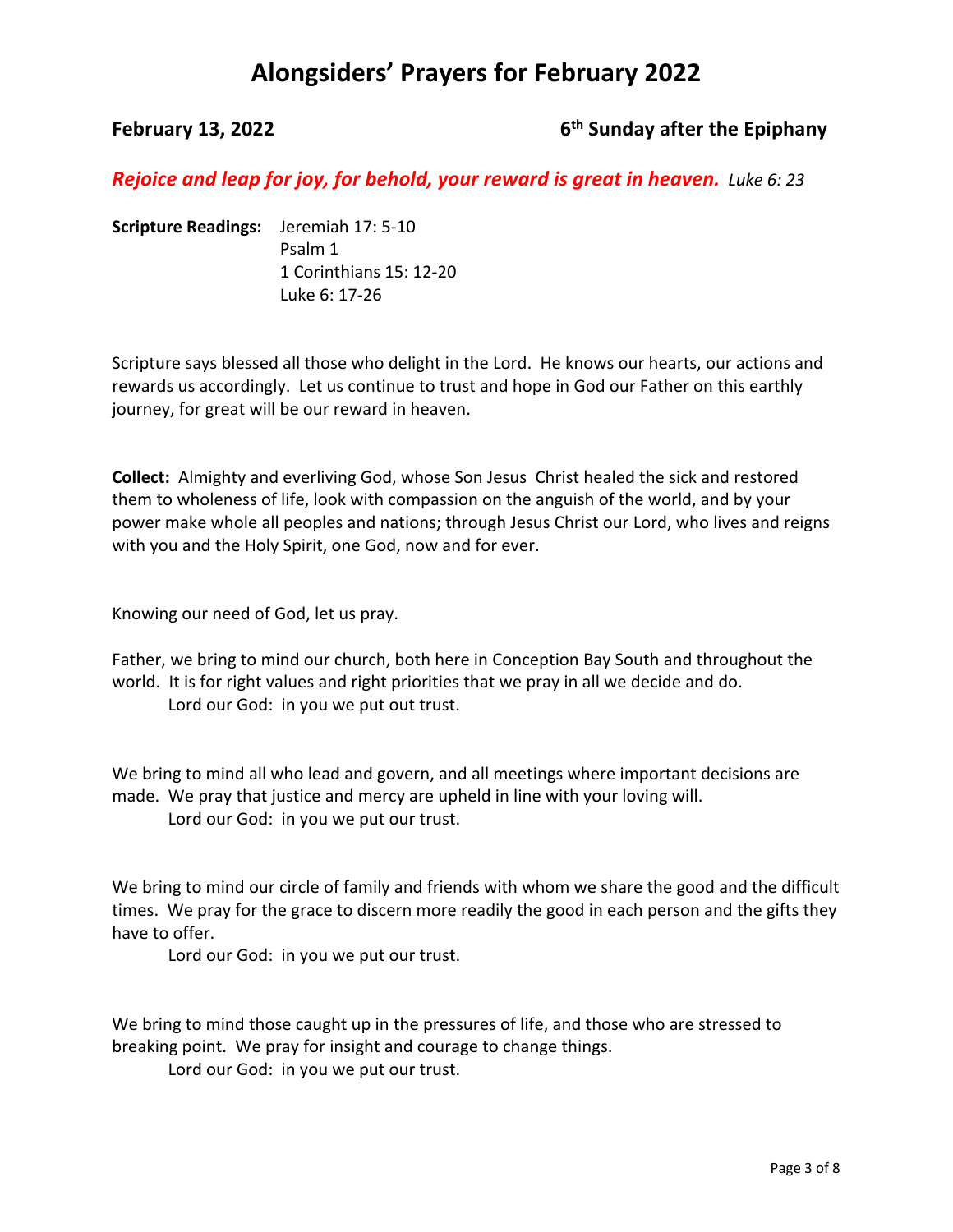We bring to mind the dying, especially those who are alone, and we remember those we know who have died. May they and we share in the everlasting joy of your presence. Lord our God: in you we put our trust.

We thank you, Father, for all the wise teaching you have given us through Christ. Give us grace to be doers of the word and not hearers only. Merciful Father, accept these prayers for the sake of your Son, our Saviour Jesus Christ. Amen

### **The Lord's Prayer**

### **The Grace**



### **A Valentine Prayer**

I said a Valentine prayer for you and asked the Lord above to fill your heart And bless your soul with the precious gift of love.

I asked Him for sincere love, the kind that's meant to stay Just like the generous love you give to those you touch each day.

I prayed for love from family and from every cherished friend. Then I asked the Lord to give you His love that knows no end.

Love is patient. Love is kind. It bears all things. Believes all things, Hopes all things, endures all things. Love never fails.

1 Corinthians 13: 4, 7, 8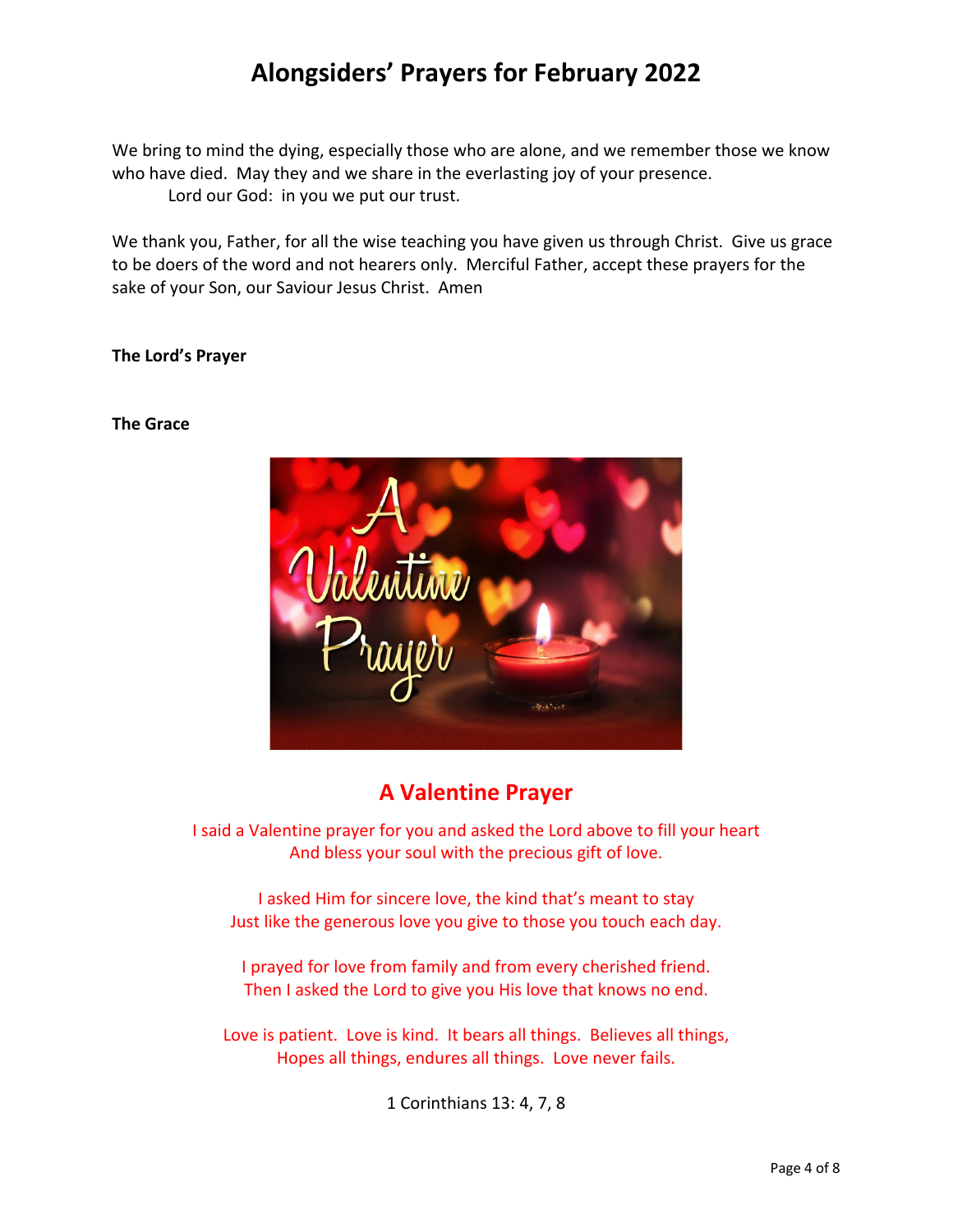**February 20, 2022 7th Sunday after the Epiphany**

*A new commandment I give to you, that you love one another as I have loved you. John 13: 34*

**Scripture Readings:** Genesis 45: 3-11, 15 Psalm 37: 1-12, 41-42 1 Corinthians 15: 35-38, 42-50 Luke 6: 27-38

Sometimes our path in life is not the way we want to go, but if we follow God's plan for our lives, we will learn that all these things happen for a reason. God taught us to be Christ-like to everyone we meet, even our enemies. It won't be easy, but it is God's way. Trust in the Lord and He will give you strength and courage to fight the good fight.

**Collect:** Almighty God, your Son revealed in signs and miracles the wonder of your saving love. Renew your people with your heavenly grace, and in all our weakness sustain us by your mighty power, through Jesus Christ our Lord, who is alive and reigns with you and the Holy Spirit, one God, now and forever.

Jesus teaches us to love our enemies and forgive those who sin against us. God remembers our frailty. Let us now pray to Him.

When conflict threatens to disrupt our fellowship in our church community, deal with our frustrations and anger, and give us grace to forgive.

May we love one another: as you have loved us.

When the luggage we carry from the past interferes with our capacity to cope with the present, heal the damage from our memories and transform our experience for good.

May we love one another: as you have loved us.

When differences in cultures block our understanding of one another and obstruct the peace process, broaden our vision to discern the common ground.

May we love one another: as you have loved us.

When the layers of resentment have turned into rock, dissolve them with the rain of your loving mercy.

May we love one another: as you have loved us.

As those we have known and loved pass through the gate of death, have mercy on them, and receive them into the joy of your eternal kingdom.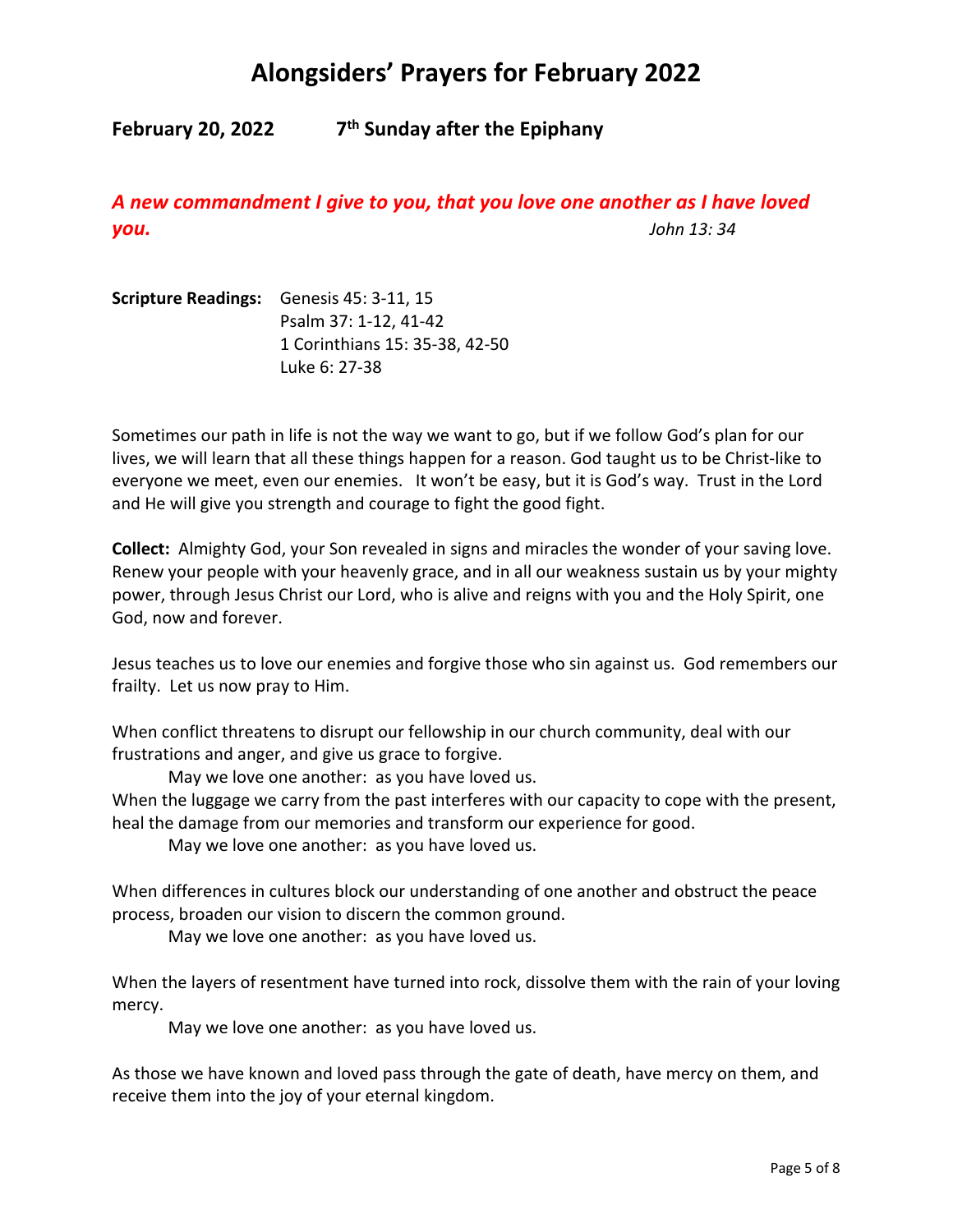May we love one another: as you have loved us.

As we acknowledge the beauty of loving even our enemies, we thank you for the extraordinary love you show us in Jesus. Merciful Father, accept these prayers for the sake of your Son, our Saviour Jesus Christ. **Amen** 

**The Lord's Prayer**

**The Grace**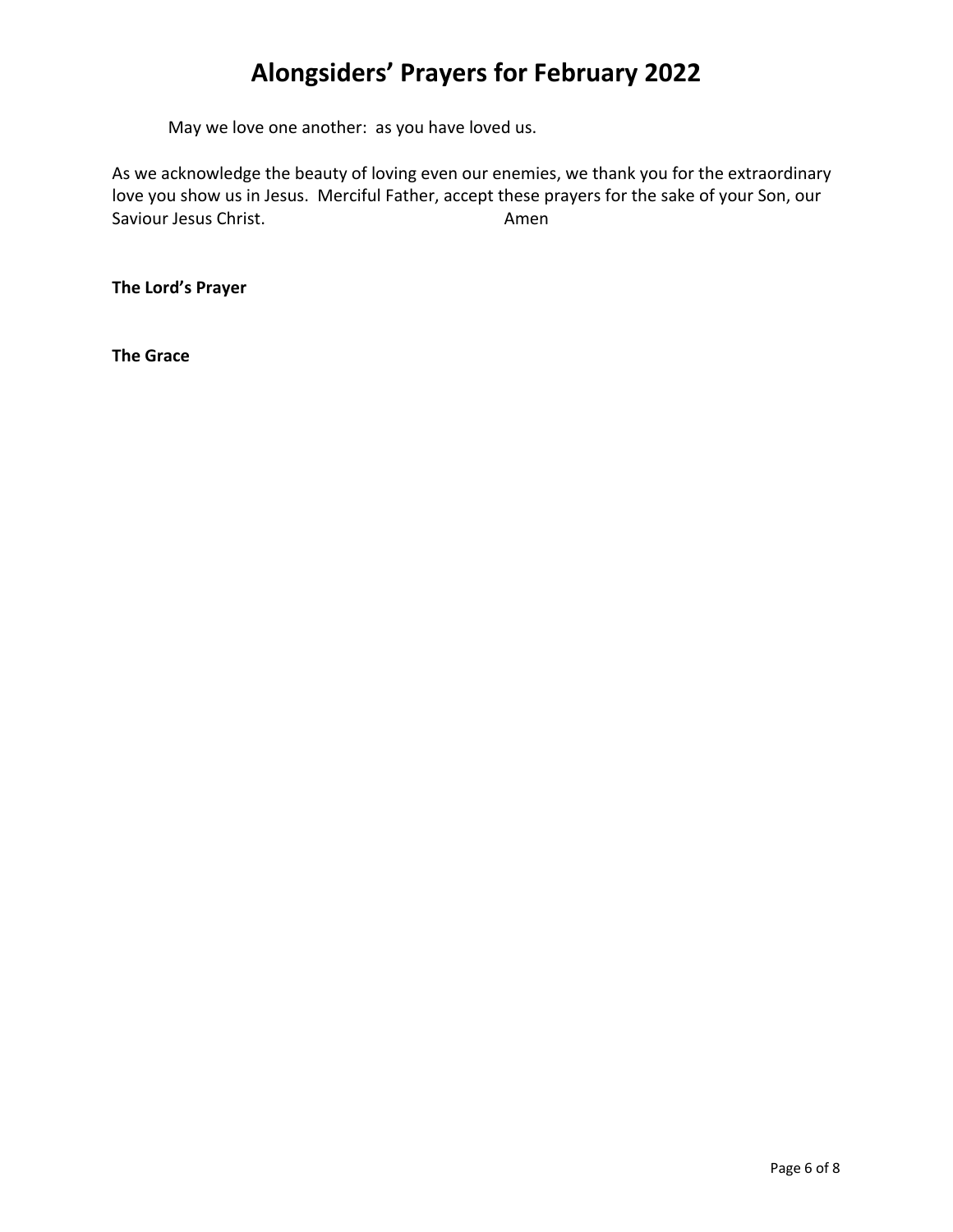### **February 27, 2022 Last Sunday after the Epiphany The Transfiguration**

*A voice from the crowd saying, "This is my Son, whom I have chosen; listen to Him." Luke 9: 35*

**Scripture Readings:** Exodus 34: 29-35 Psalm 99 2 Corinthians 3: 12-4:2 Luke 9: 28-36, (37-43)

God's glory makes Moses' face radiant, and it transfigures Jesus as He prays on the mountain. Our lives, as well, can become radiant as the spirit transforms us daily, as we follow the Lord in prayer, praise and action. There is no veil to separate us from God's loving face.

**Collect:** Almighty God, on the holy mount you revealed to chosen witnesses your well-beloved Son, wonderfully transfigured: mercifully deliver us from the darkness of this world, and change us into His likeness from glory to glory; through Jesus Christ our Lord who lives and reigns with you and the Holy Spirit, one God, now and for ever.

As God's people, let us pray to Him now.

Father, we long to shine with your light. Set our hearts on fire with love for you and one another.

May our lives proclaim: that the Lord our God is holy.

Father, cleanse your church of all hypocrisy, and focus our attention on you, so that divisions and barriers crumble to dust.

May our lives proclaim: that the Lord our God is holy.

Father, send lives of light among the darkness of injustice, corruption and despair, and strengthen those who are already shining in dark places all over the world.

May our lives proclaim: that the Lord our God is holy.

Father, come into our homes and make them places of welcome where your love is woven into all our relationships.

May our lives proclaim: that the Lord our God is holy.

Father, give courage to those who have to suffer physical pain, or mental and emotional anguish. Enable them to draw on your resources and transform all our pain and sorrow.

May our lives proclaim: that the Lord our God is holy.